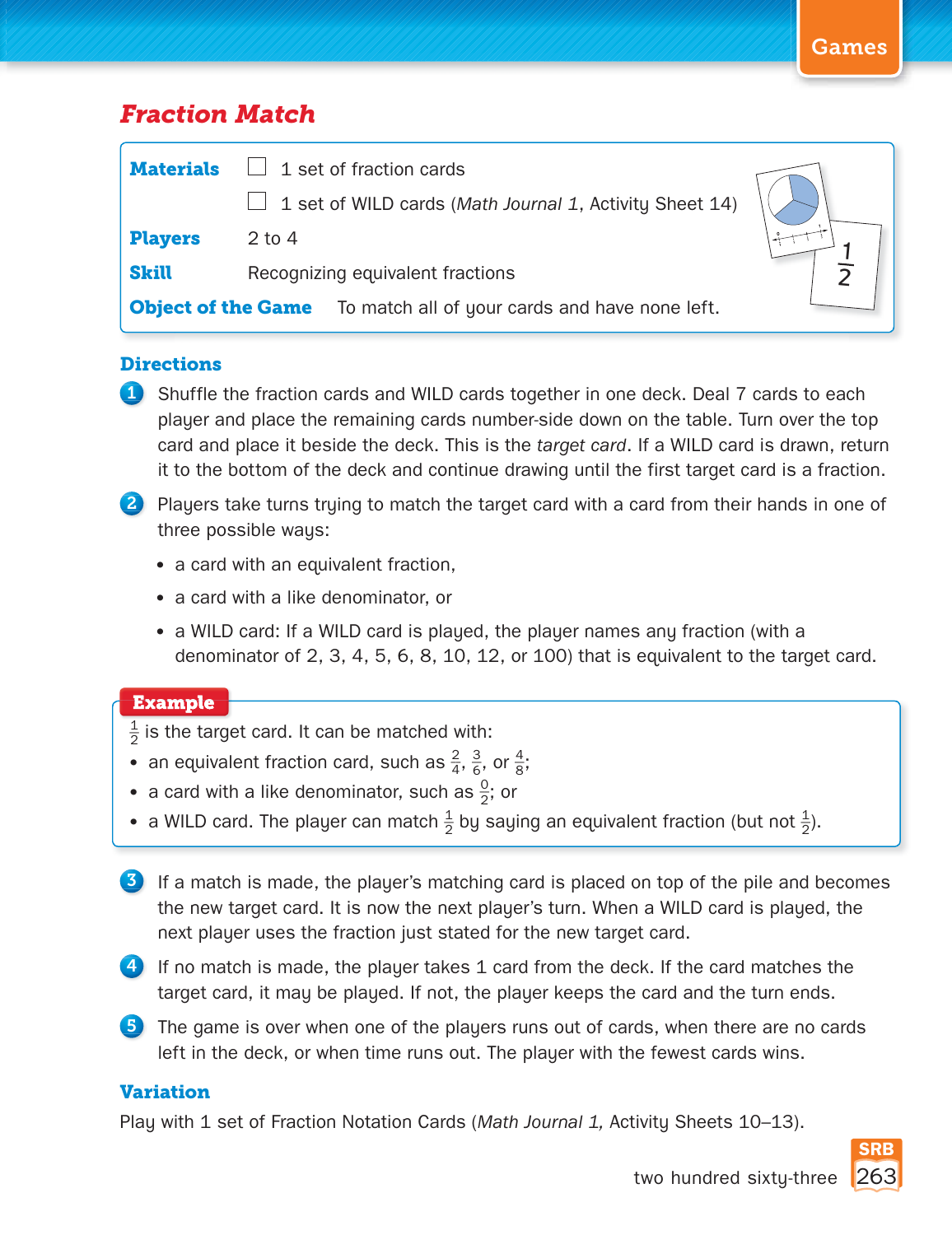Select two fractions that match.

 $\overline{\phantom{a}}$ 

Explain how you know the fractions are equivalent.

G28

| <i><b>Fraction Match</b></i> |      |      |      |  |  |
|------------------------------|------|------|------|--|--|
| <b>Record Sheet</b>          | NAME | DATF | TIMF |  |  |

Select two fractions that match.

Explain how you know the fractions are equivalent.





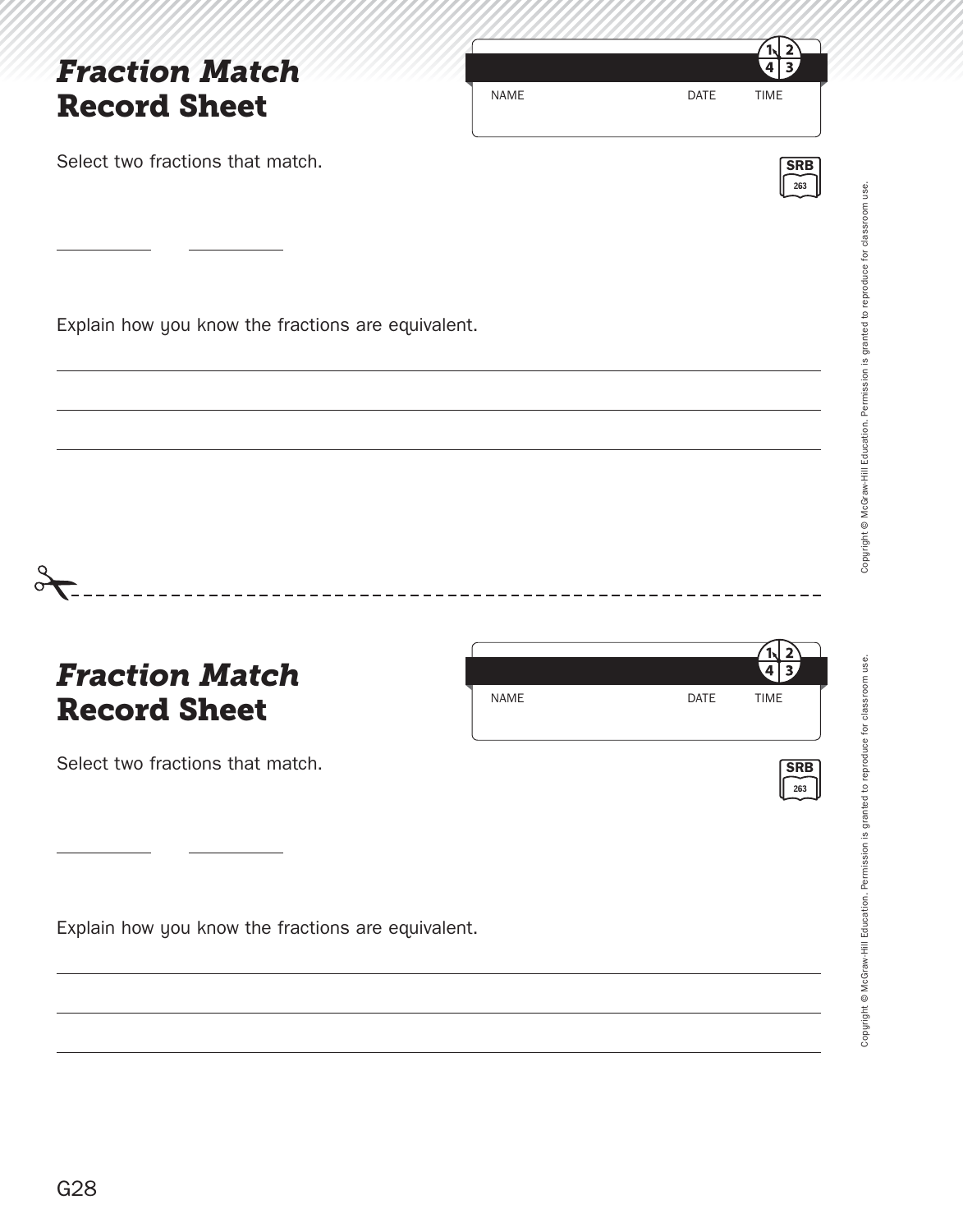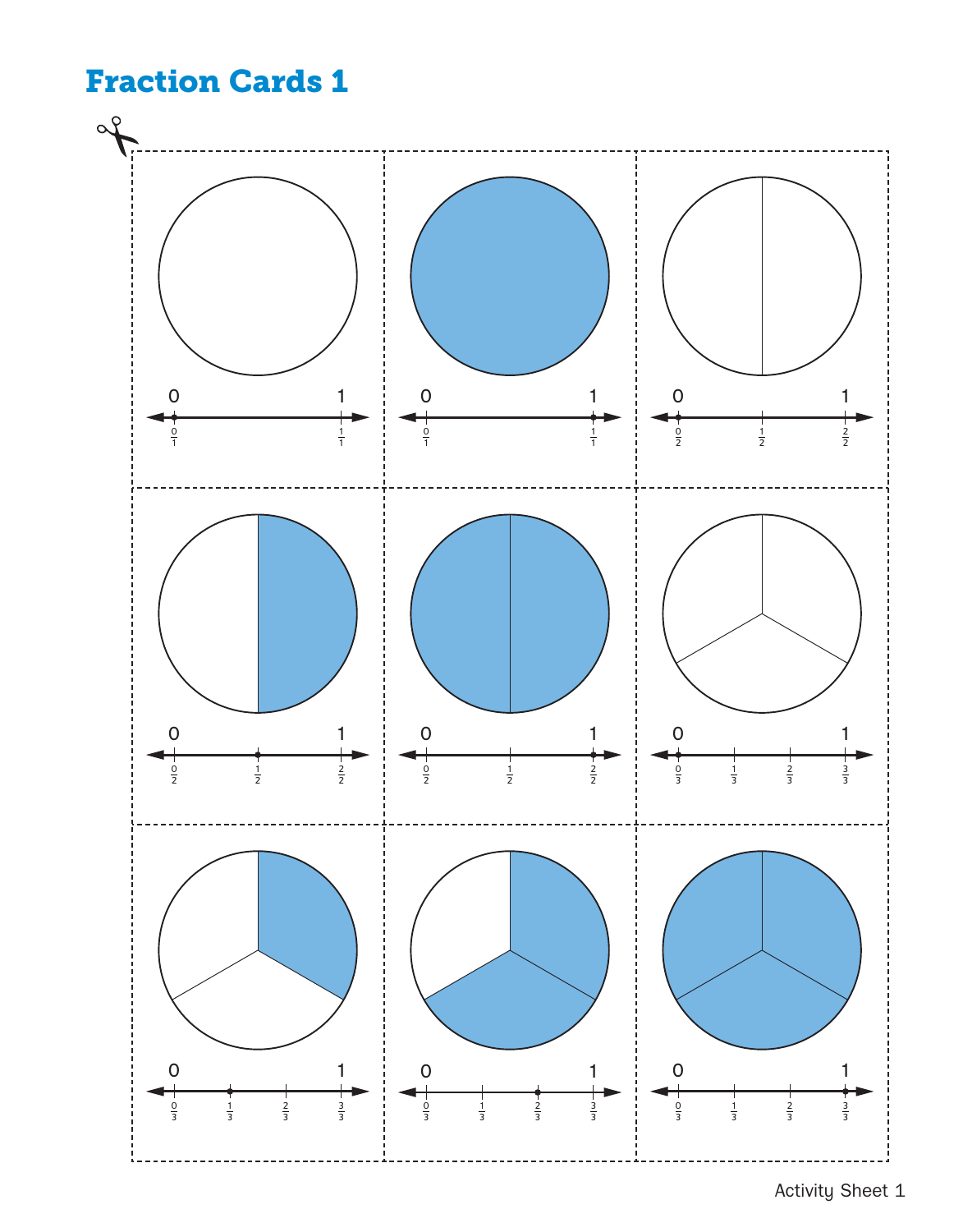**Fraction Cards 1 (continued)** 

 $\frac{0}{2}$  $\overline{1}$ 1<br>1<br>1  $\overline{1}$ 1<br>1<br>1<br>1  $\frac{0}{3}$ 3  $\frac{2}{2}$ 2  $\frac{1}{2}$ 2 3<br>3<br>3 3  $\frac{2}{3}$ 3  $\overline{3}$ 3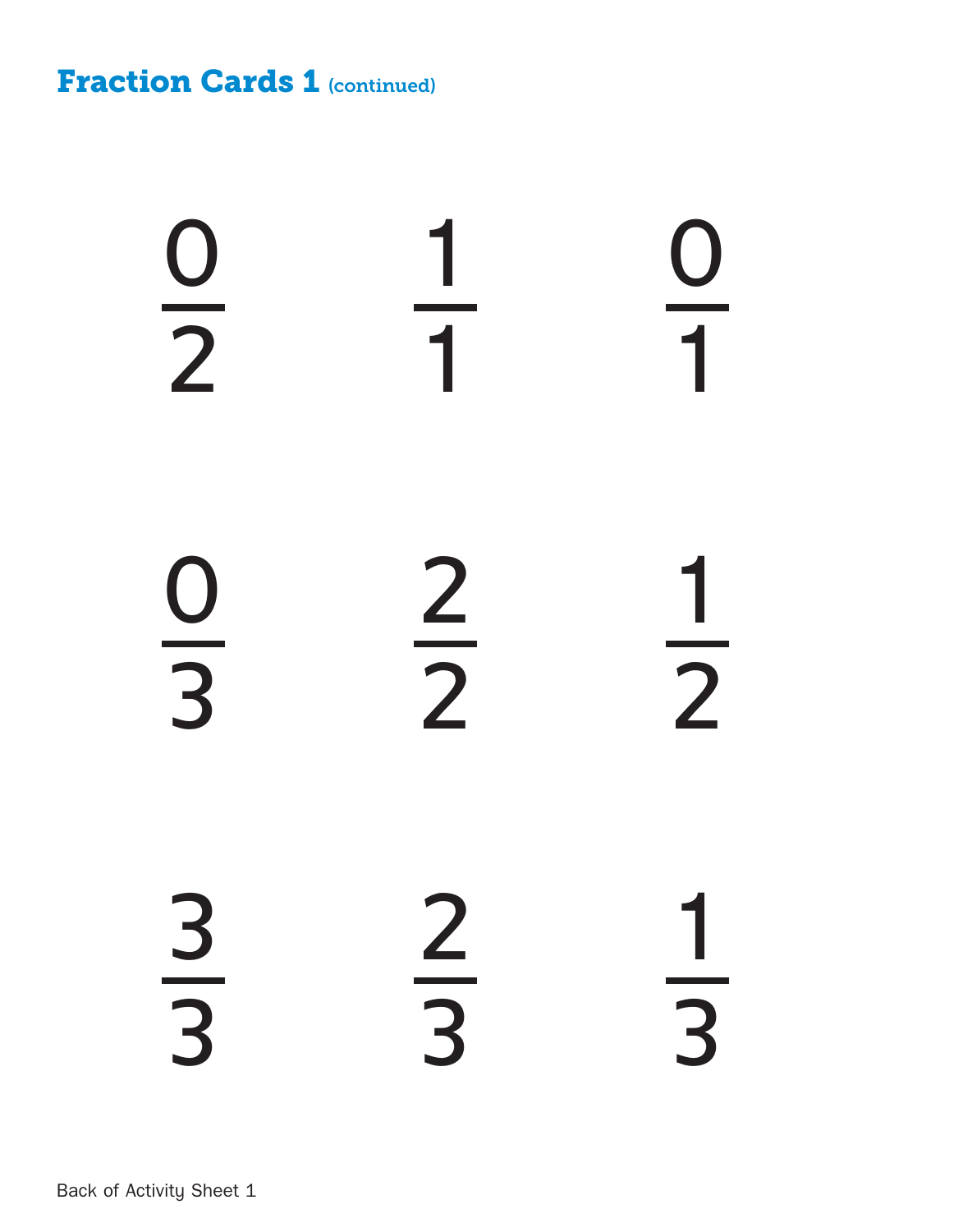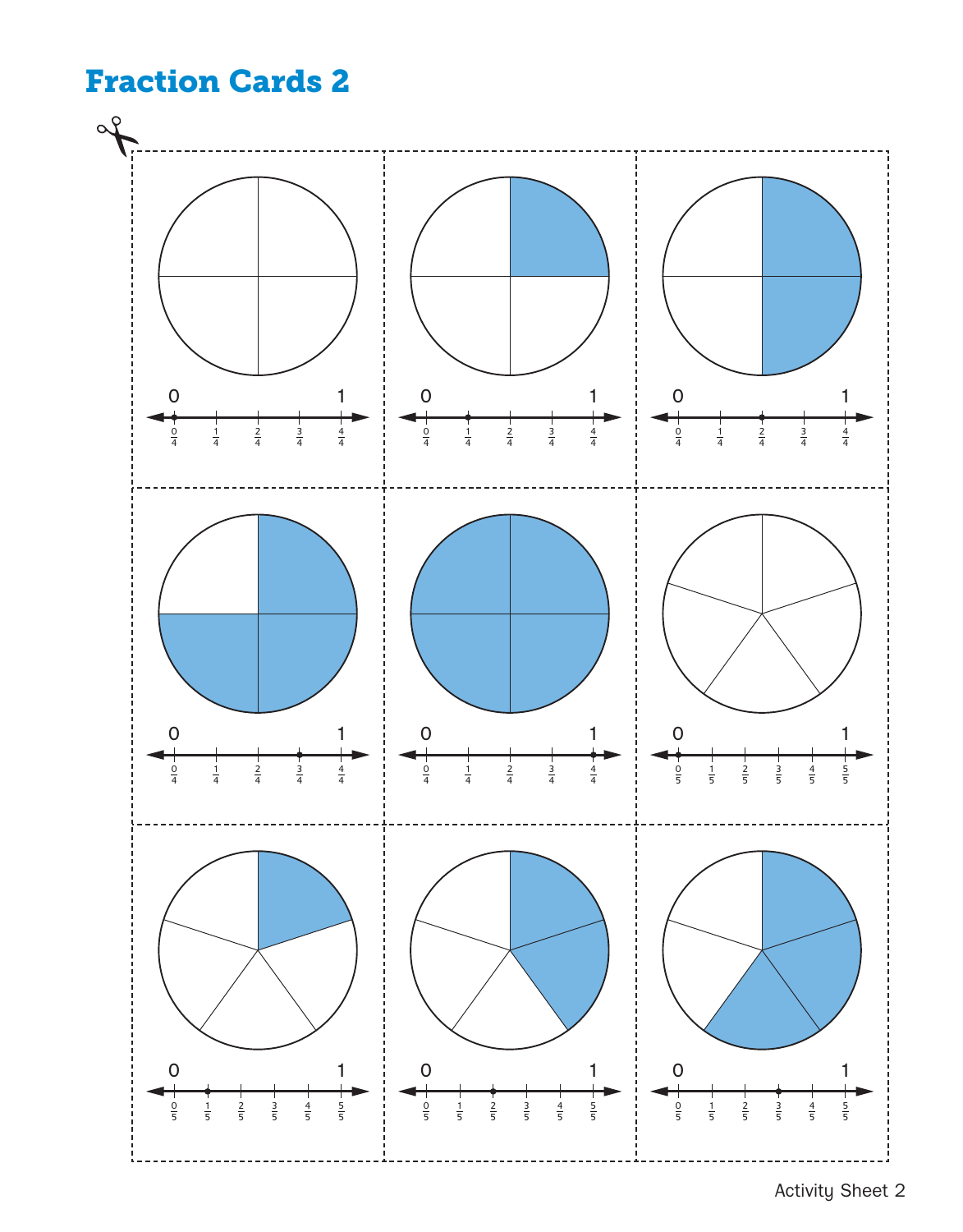**Fraction Cards 2 (continued)**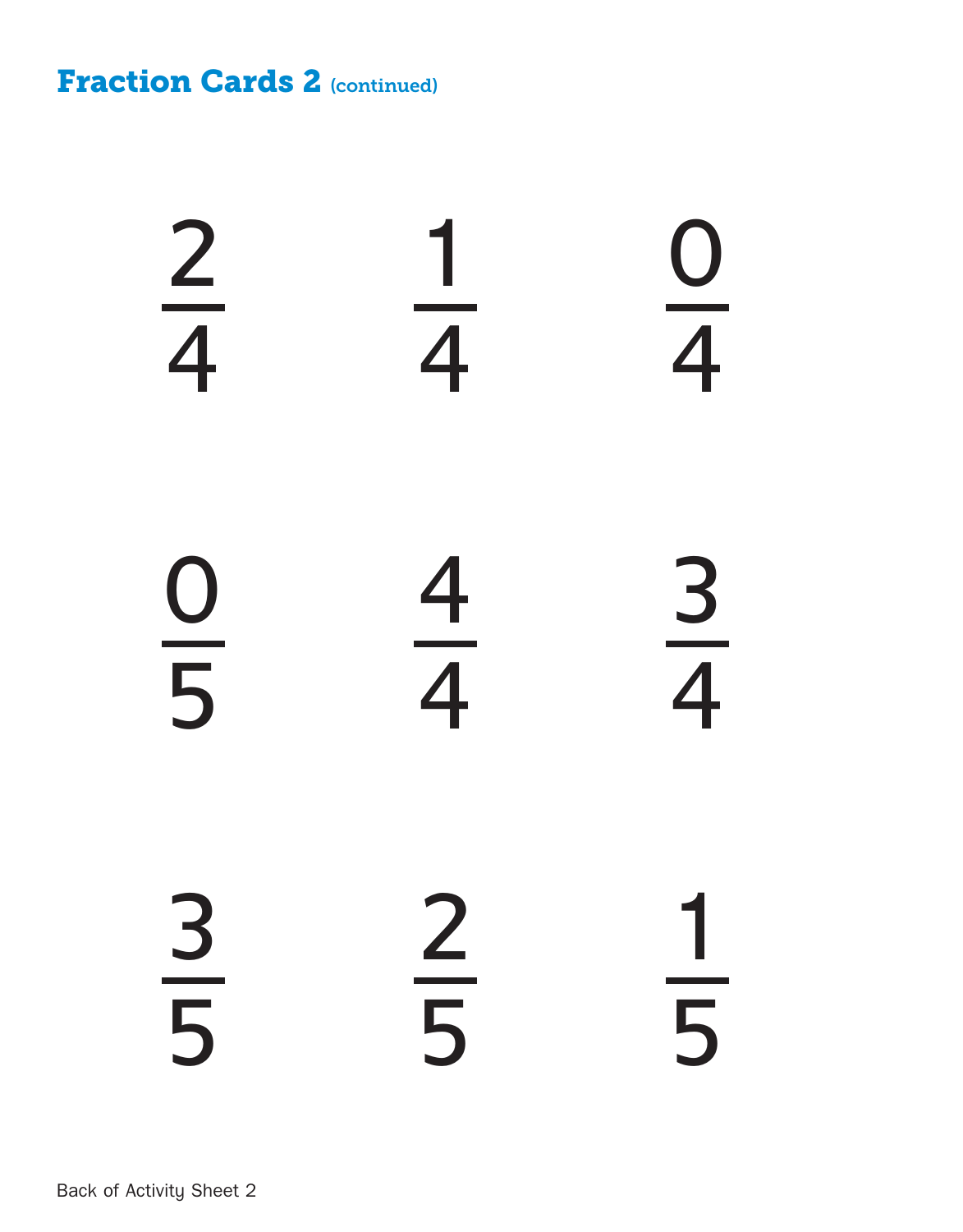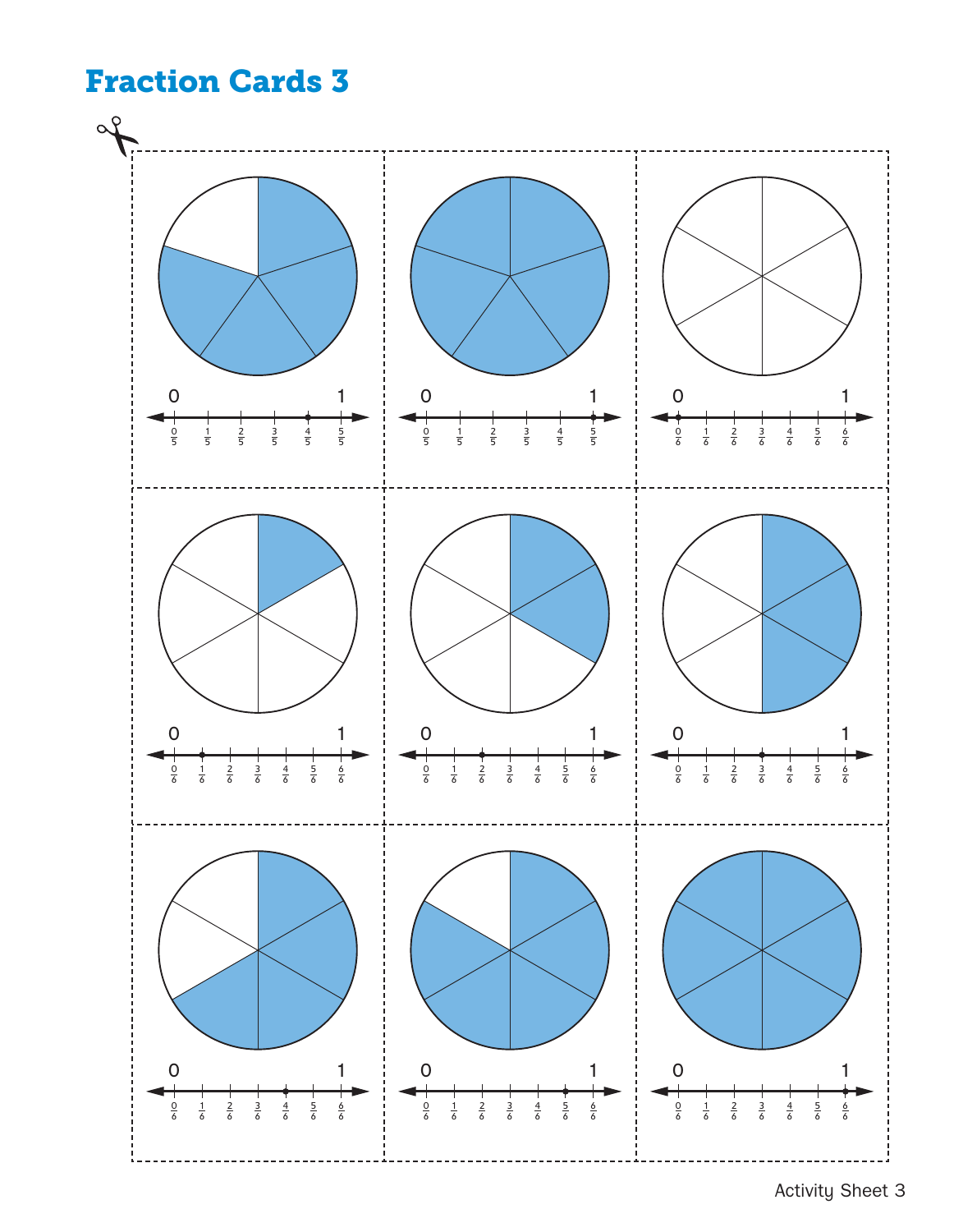**Fraction Cards 3 (continued)** 

 $\frac{0}{6}$ 6  $\frac{5}{5}$ 5  $\frac{4}{5}$ 5  $\frac{3}{6}$ 6  $\frac{2}{6}$ 6  $\frac{1}{6}$ 6  $\frac{6}{6}$ 6  $\frac{5}{6}$ 6  $\frac{4}{6}$ 6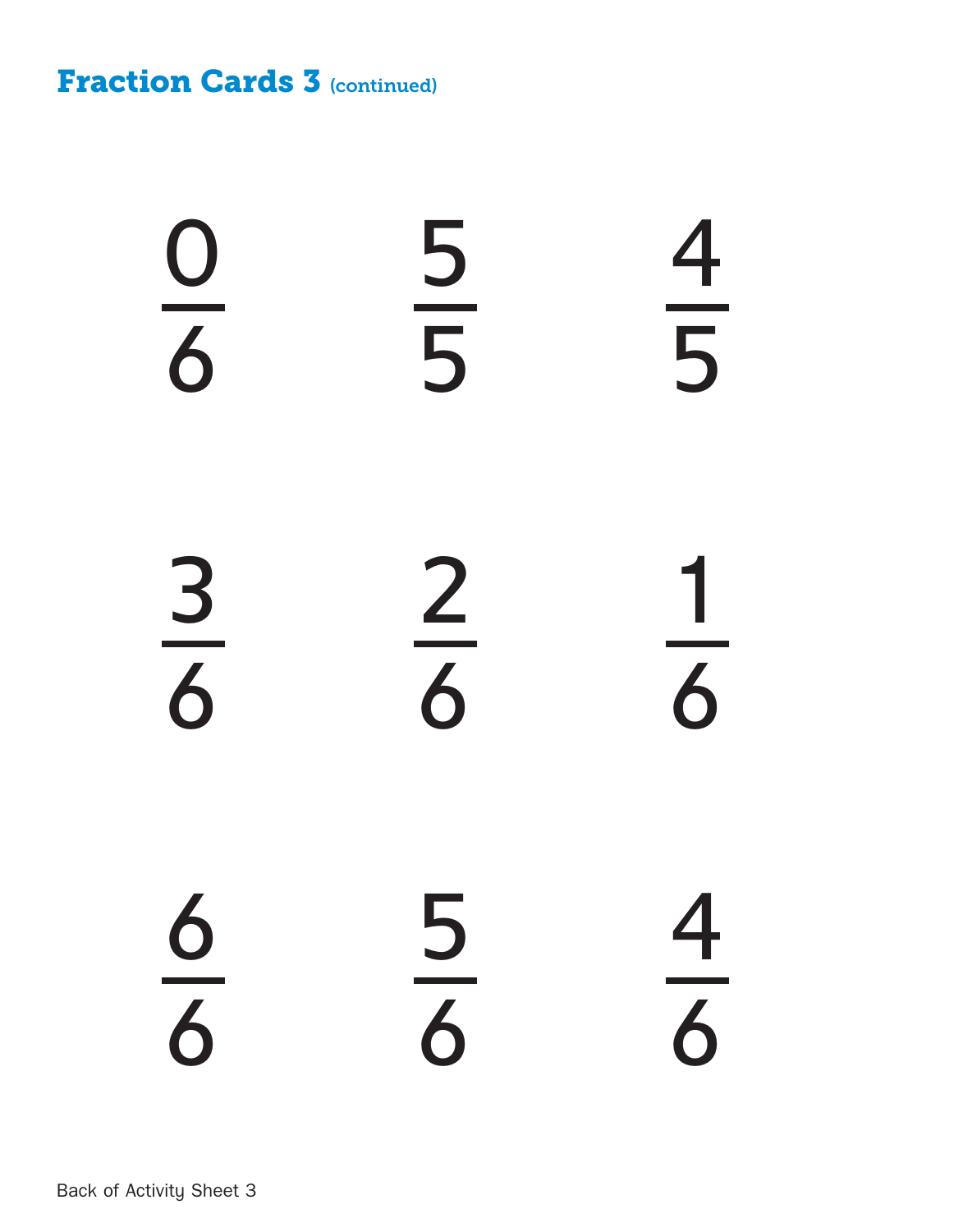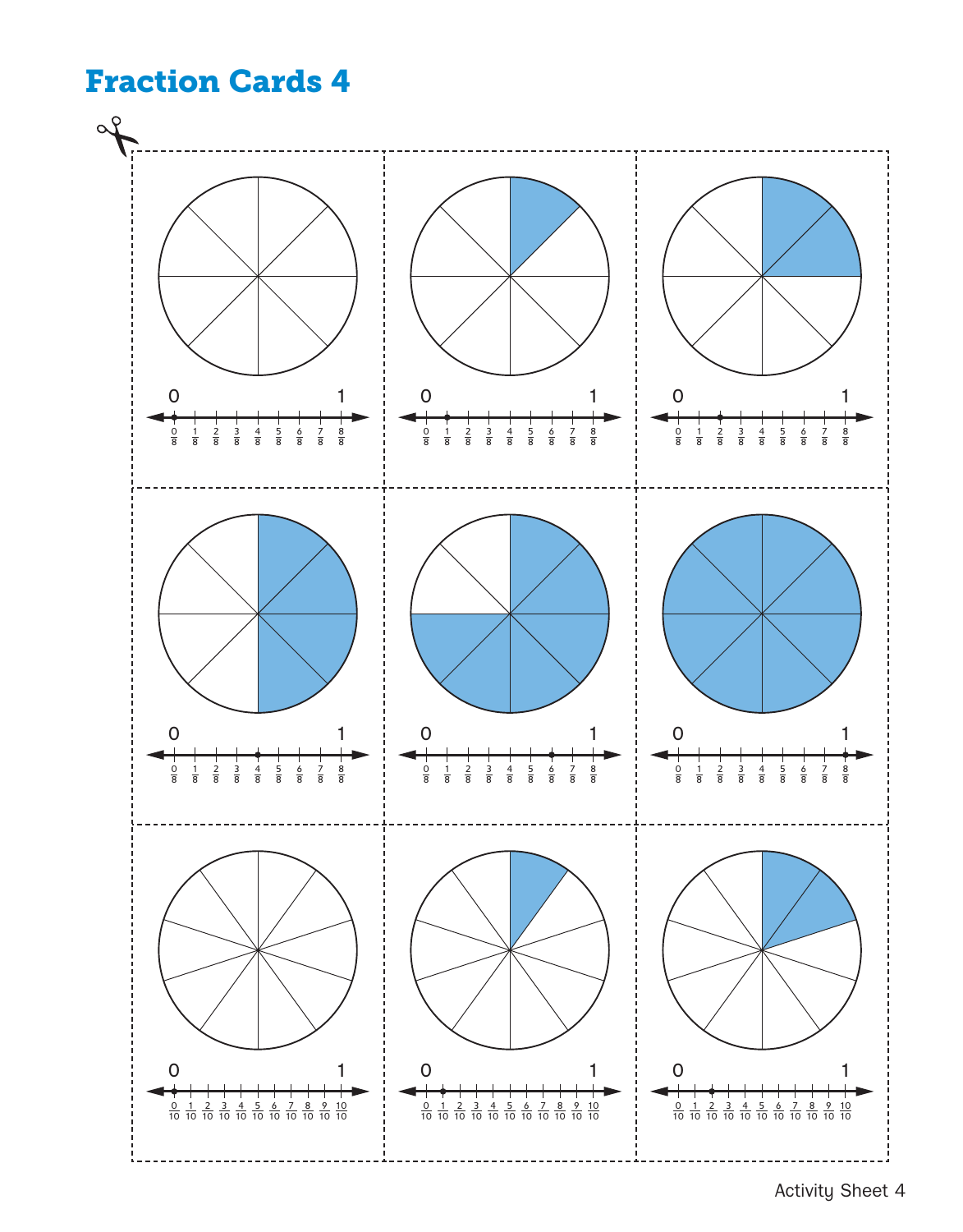**Fraction Cards 4 (continued)**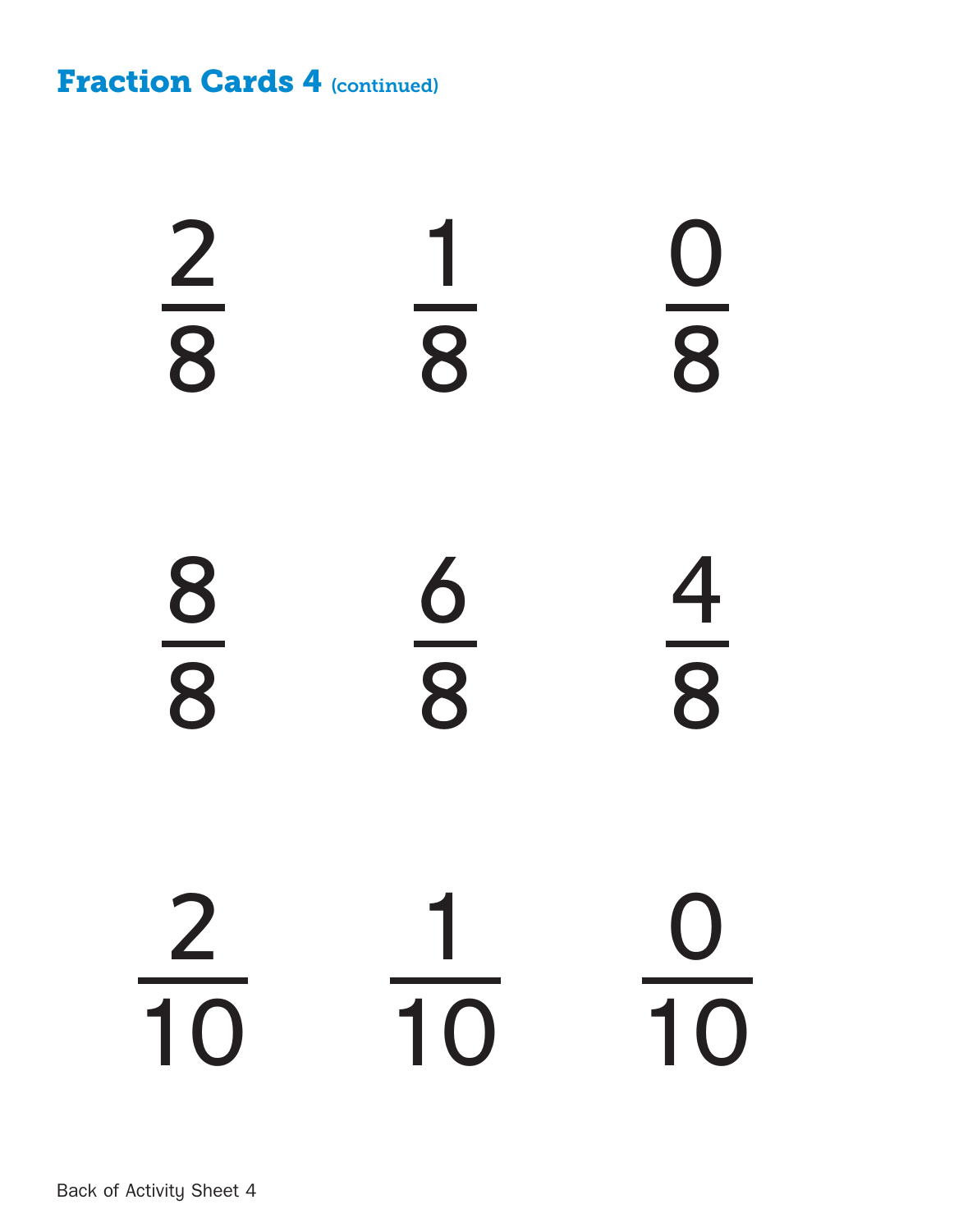

Activity Sheet 5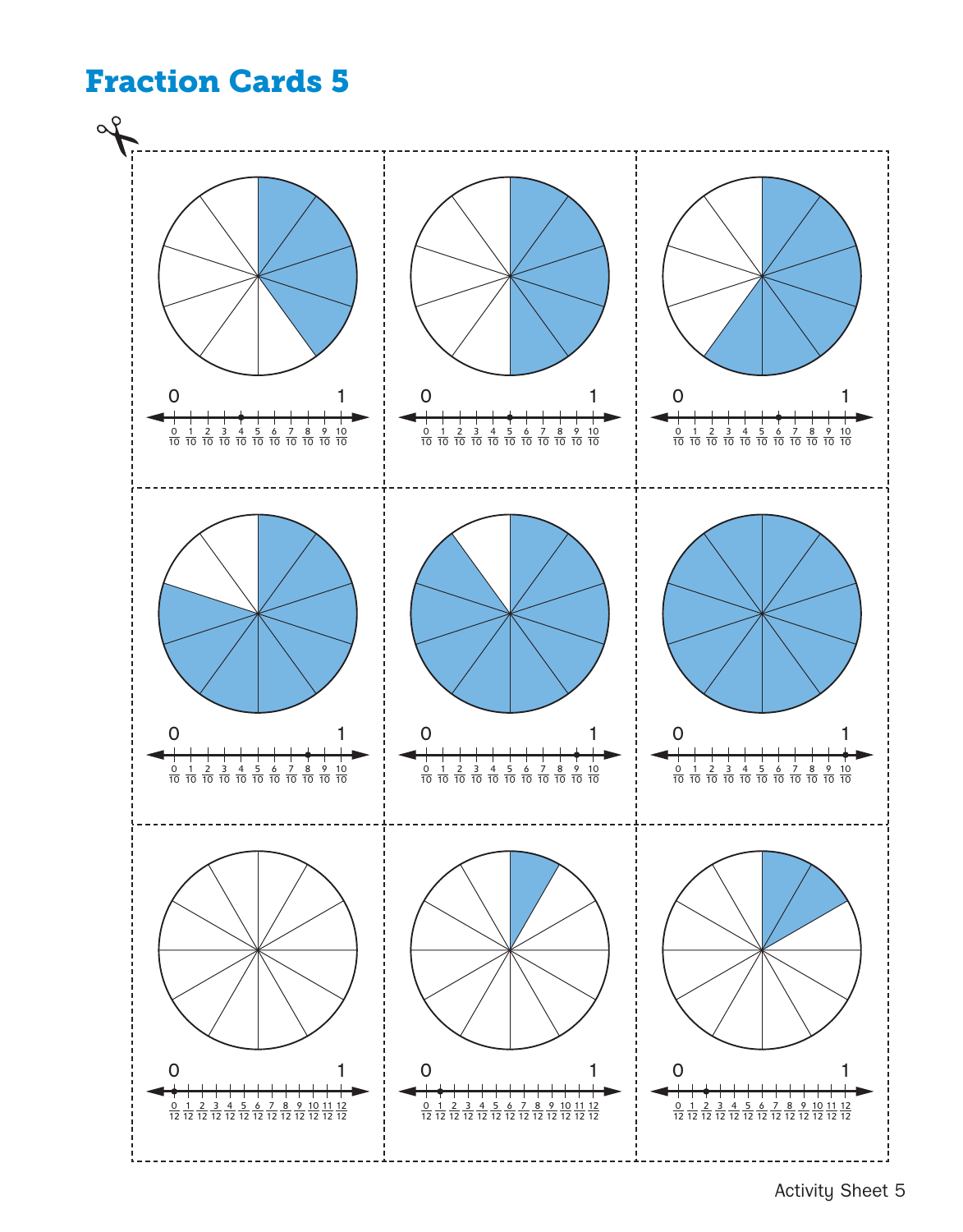**Fraction Cards 5 (continued)** 

 $\frac{6}{10}$ 10  $\frac{5}{10}$ 10  $\frac{4}{10}$ 10 10<br>10 10  $\frac{1}{\sqrt{2}}$ 10  $\frac{8}{10}$ 10 —<br>|<br>| J  $\overline{12}$  $\frac{0}{12}$ 

Back of Activity Sheet 5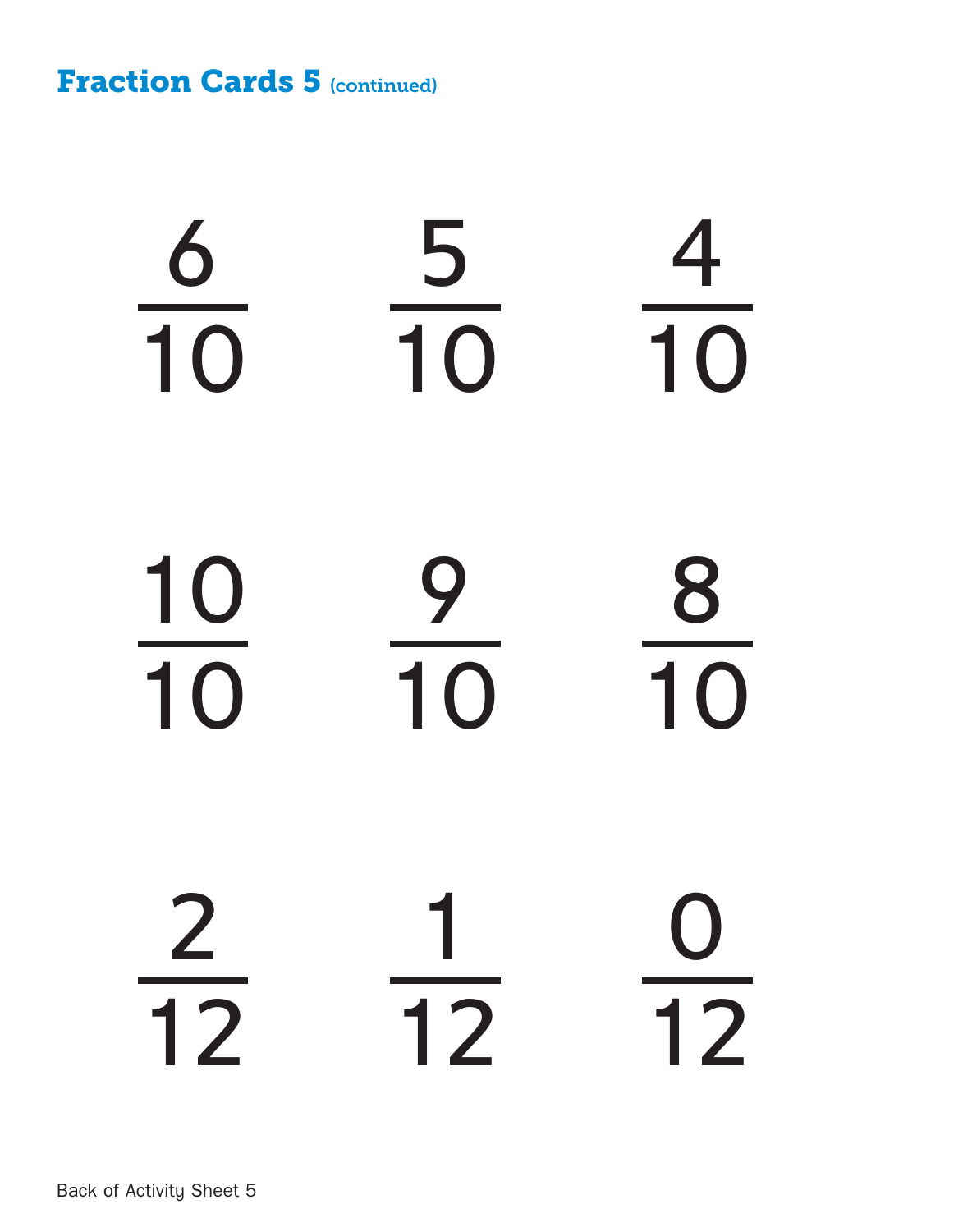

Activity Sheet 6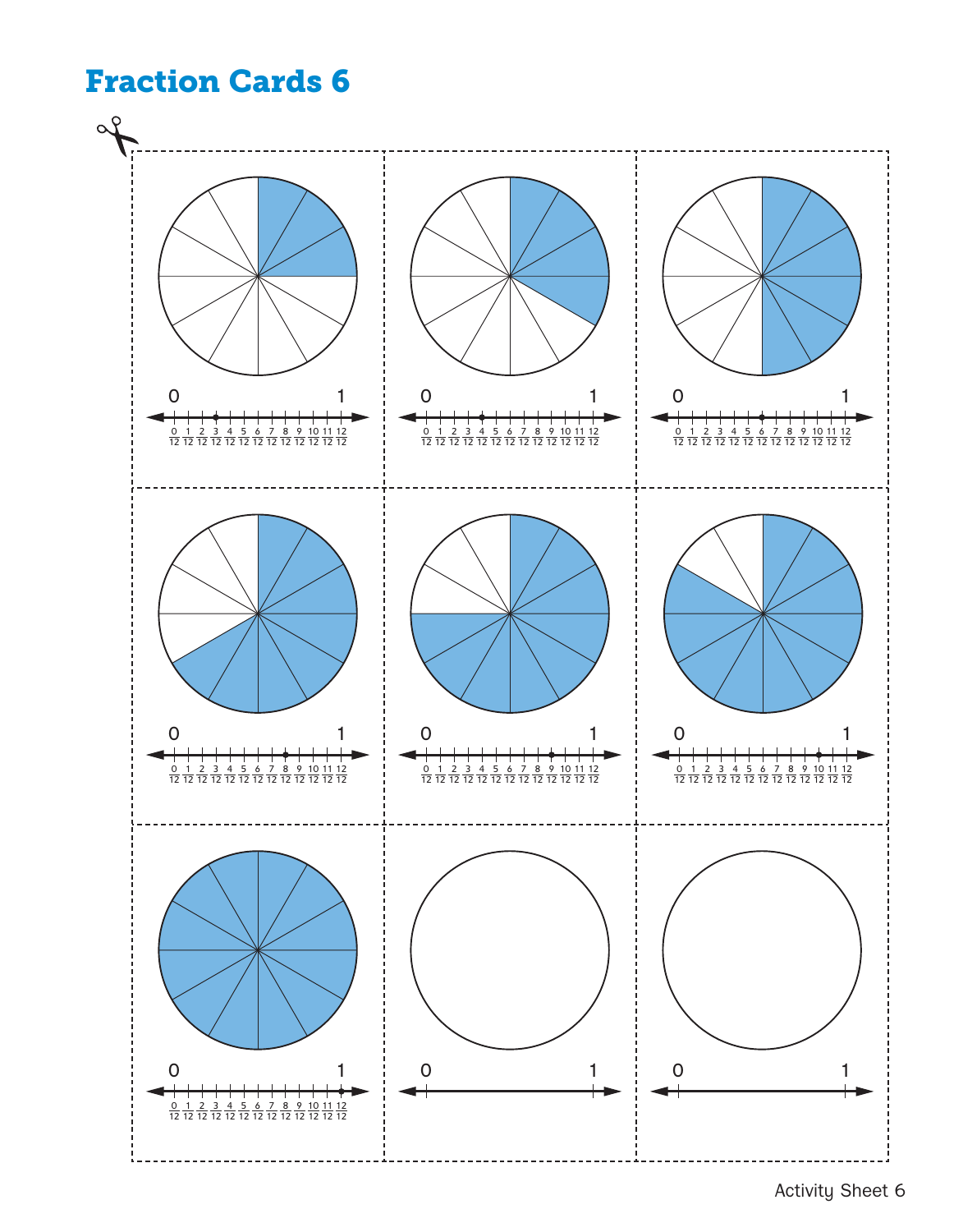**Fraction Cards 6 (continued)** 

 $\overline{12}$ 

Back of Activity Sheet 6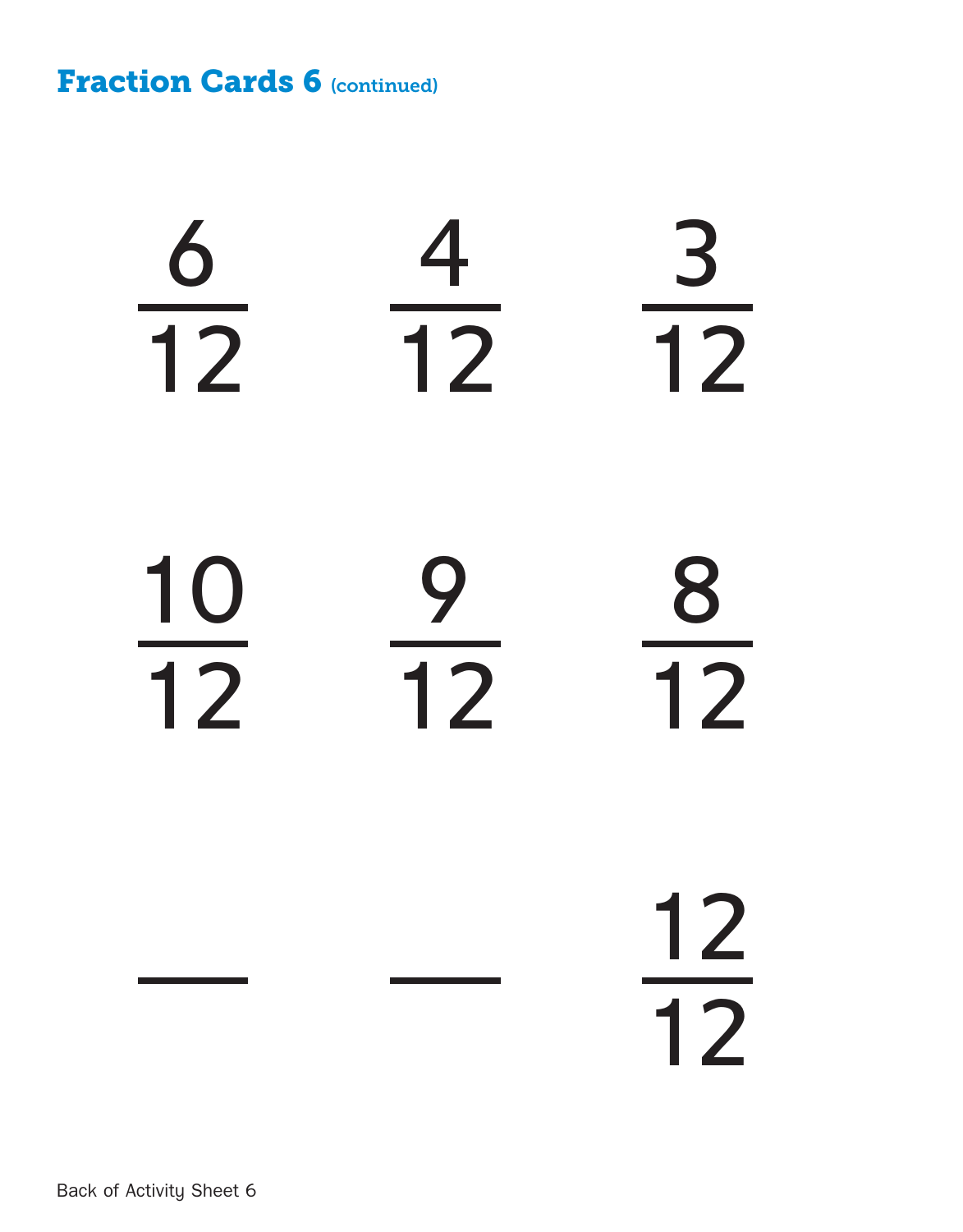### WILD Cards

| <b>WILD</b>     |                         | WILD : WILD    |                 | WILD : WILD | <b>WILD</b>                                                                             | <b>WILD</b> | <b>WILD</b>     |
|-----------------|-------------------------|----------------|-----------------|-------------|-----------------------------------------------------------------------------------------|-------------|-----------------|
| <b>WILD</b>     |                         |                | <b>WILD</b>     |             | <b>WILD</b>                                                                             |             | <b>WILD</b>     |
| Name an         |                         |                | Name an         |             | Name an                                                                                 |             | Name an         |
| equivalent      |                         |                | equivalent      |             | equivalent                                                                              |             | equivalent      |
| fraction with a |                         |                | fraction with a |             | fraction with a                                                                         |             | fraction with a |
| denominator of  |                         |                | denominator of  |             | denominator of                                                                          |             | denominator of  |
|                 |                         |                |                 |             | 2, 3, 4, 5, 6, 8, 10, 2, 3, 4, 5, 6, 8, 10, 2, 3, 4, 5, 6, 8, 10, 2, 3, 4, 5, 6, 8, 10, |             |                 |
|                 | 12, or 100.             |                | 12, or 100.     |             | 12, or 100.                                                                             |             | 12, or 100.     |
| <b>WILD</b>     | <b>WILD</b>             | <b>WILD</b>    | <b>WILD</b>     | <b>WILD</b> | <b>WILD</b>                                                                             | <b>WILD</b> | <b>WILD</b>     |
| <b>WILD</b>     |                         |                | <b>WILD</b>     |             | <b>WILD</b>                                                                             |             | <b>WILD</b>     |
| Name an         |                         |                | Name an         |             | Name an                                                                                 |             | Name an         |
| equivalent      |                         |                | equivalent      |             | equivalent                                                                              |             | equivalent      |
| fraction with a |                         |                | fraction with a |             | fraction with a                                                                         |             | fraction with a |
| denominator of  |                         |                | denominator of  |             | denominator of                                                                          |             | denominator of  |
|                 | 2, 3, 4, 5, 6, 8, 10,   |                |                 |             | 2, 3, 4, 5, 6, 8, 10, 2, 3, 4, 5, 6, 8, 10, 2, 3, 4, 5, 6, 8, 10,                       |             |                 |
|                 | 12, or 100.             |                | 12, or 100.     |             | 12, or 100.                                                                             |             | 12, or 100.     |
| <b>WILD</b>     | <b>WILD</b>             | <b>WILD</b>    | <b>WILD</b>     | <b>WILD</b> | <b>WILD</b>                                                                             | <b>WILD</b> | <b>WILD</b>     |
| <b>WILD</b>     |                         |                | <b>WILD</b>     |             | <b>WILD</b>                                                                             |             | <b>WILD</b>     |
| Name an         |                         |                | Name an         |             | Name an                                                                                 |             | Name an         |
| equivalent      |                         |                | equivalent      |             | equivalent                                                                              |             | equivalent      |
| fraction with a |                         |                | fraction with a |             | fraction with a                                                                         |             | fraction with a |
| denominator of  |                         |                | denominator of  |             | denominator of                                                                          |             | denominator of  |
|                 |                         |                |                 |             | 2, 3, 4, 5, 6, 8, 10, 2, 3, 4, 5, 6, 8, 10, 2, 3, 4, 5, 6, 8, 10, 2, 3, 4, 5, 6, 8, 10, |             |                 |
|                 | 12, or 100.             |                | 12, or 100.     |             | 12, or 100.                                                                             |             | 12, or 100.     |
| <b>WILD</b>     | <b>WILD</b>             | <b>WILD</b>    | <b>WILD</b>     | <b>WILD</b> | <b>WILD</b>                                                                             | <b>WILD</b> | <b>WILD</b>     |
| <b>WILD</b>     |                         |                | <b>WILD</b>     |             | <b>WILD</b>                                                                             |             | <b>WILD</b>     |
| Name an         |                         |                | Name an         |             | Name an                                                                                 |             | Name an         |
| equivalent      |                         |                | equivalent      |             | equivalent                                                                              |             | equivalent      |
| fraction with a |                         |                | fraction with a |             | fraction with a                                                                         |             | fraction with a |
| denominator of  |                         | denominator of |                 |             | denominator of                                                                          |             | denominator of  |
|                 | 2, 3, 4, 5, 6, 8, 10, i |                |                 |             | 2, 3, 4, 5, 6, 8, 10, 2, 3, 4, 5, 6, 8, 10, 2, 3, 4, 5, 6, 8, 10,                       |             |                 |
| 12, or 100.     |                         |                | 12, or 100.     |             | 12, or 100.                                                                             |             | 12, or 100.     |